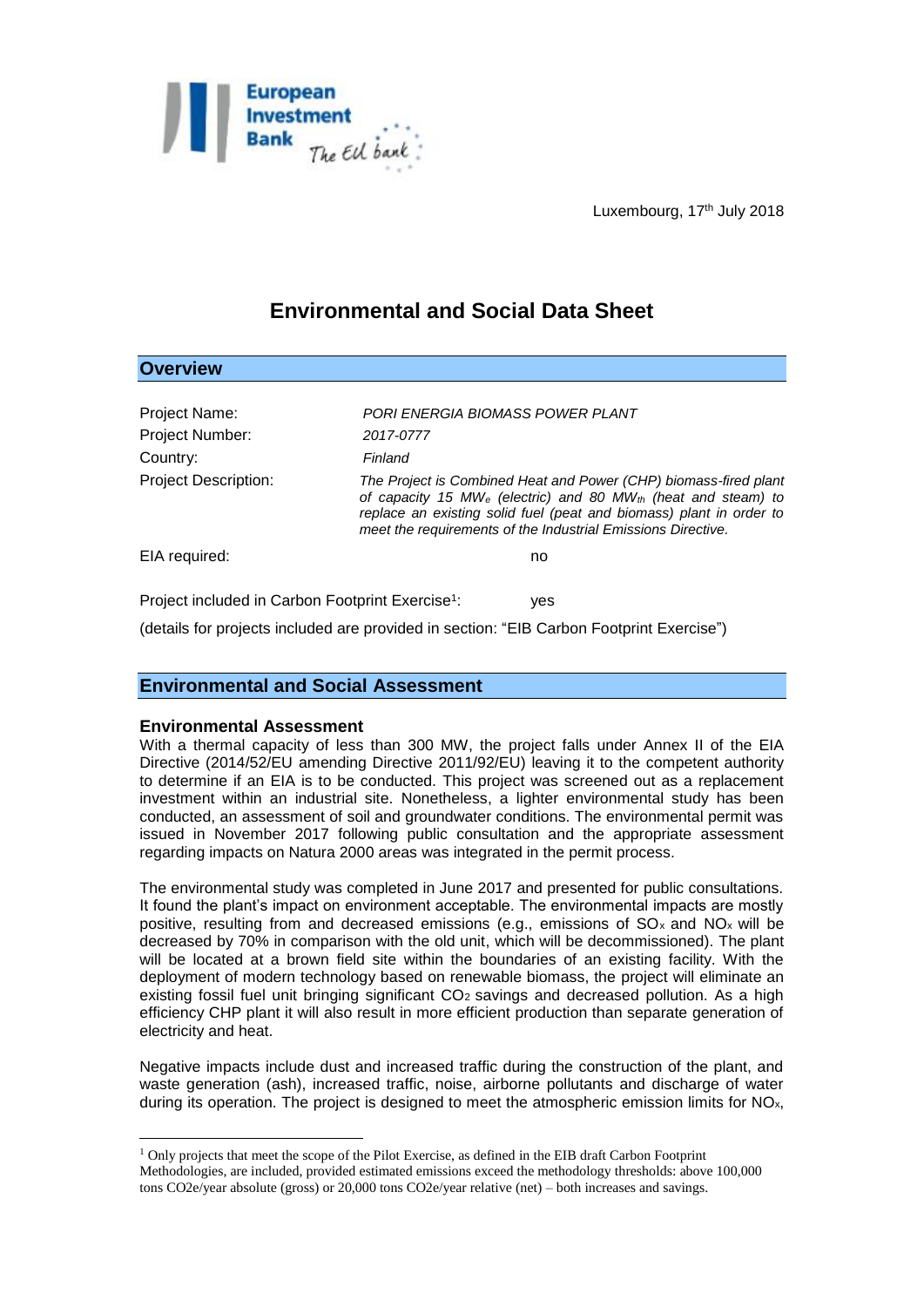

Luxembourg, 17<sup>th</sup> July 2018 SOx, particulates and other pollutants defined by the Directive 2010/75/EU on Industrial Emissions. There is no Natura 2000 site in the vicinity of the project. The modelling of noise levels revealed no significant negative impact. Based on the soil contamination survey soil refurbishment must be carried out in the area (approximately 1000 m3).

The plant is designed to meet the requirements of the Commission's Implementing Decision (EU) 2017/1442 establishing best available techniques (BAT) conclusions, under Directive 2010/75/EU of the European Parliament and of the Council, for large combustion plants. The emissions levels in line with BAT is also conditions in the environmental permit.

The Project is designed as a multi-fuel power plant running on biomass, peat and Solid Recovered Fuels (SRF). The promoter's base assumption is that it will use biomass to at least 80% of the fuel input with peat providing 20% of the fuel. SRF, for the time being, remains an option as the promoter has not yet foreseen to make the additional investment in fuel reception and handling required.

Peat is not considered a renewable but treated as a fossil fuel with specific carbon emissions comparable to coal. However, it is a local and available fuel in Finland and as such provides a good backup for the promoter in case of disruptions in the biomass supply. Peatlands represent globally significant stores of soil C that have been accumulating for millennia and currently, peatlands globally represent a major store of soil carbon, sink for carbon dioxide and source of atmospheric methane. Losses of peatland C from storage result from changes in the balance between net exchange of CO2, emission of CH4, and hydrological losses of carbon. The greenhouse gas (GHG) balance of a peatland depends on relative rates of net CO2 uptake or efflux and CH4 and N2O efflux. Emissions of CH4 and N2O are similarly variable in space and time. In the process of peat extraction, the GHG sink function of the peatland is lost. Combustion accounts for more than 90% of the greenhouse gas emissions.

The Project aims to on average base about 30% of its fuel intake on peat. This contributes to a significant reduction in peat use by the promoter. This will be sourced from existing excavation areas and no new areas will be opened. Given the low share of the fuel supply, the project would remain well below the Banks Emissions Performance Standard of 550 g CO2/kWhe.

The annual biomass consumption in the plant will be around 250,000 tons. The feedstock will to a large extent be sourced as sawdust and bark from an one on-site sawmill and another sawmill in the vicinity of the plant. This will be complemented by forest residue from within 100 km of the plant. Over 95% of Finnish forests are certified under Programme for the Endorsement of Forest Certification (PEFC) schemes. The sawmills are operated by Finnish forestry companies that are certified for forests under management, as well as for harvesting, buying/selling and transporting timber.

In addition, in accordance with the EU Timber Regulation, the promoter has implemented a Due Diligence System to guarantee that wood and products made from wood have a legal provenience.

### **EIB Carbon Footprint Exercise**

CO2 emissions from the plant relate to the combustion of peat whereas the combustion of biomass is considered CO2-netural. Consequently, the absolute emissions amount to 36 kT of CO2e/yr.

The baseline emissions for the plant are calculated assuming that electricity is generated separately from heat. Electricity-related baseline emissions result from the fact that the plant